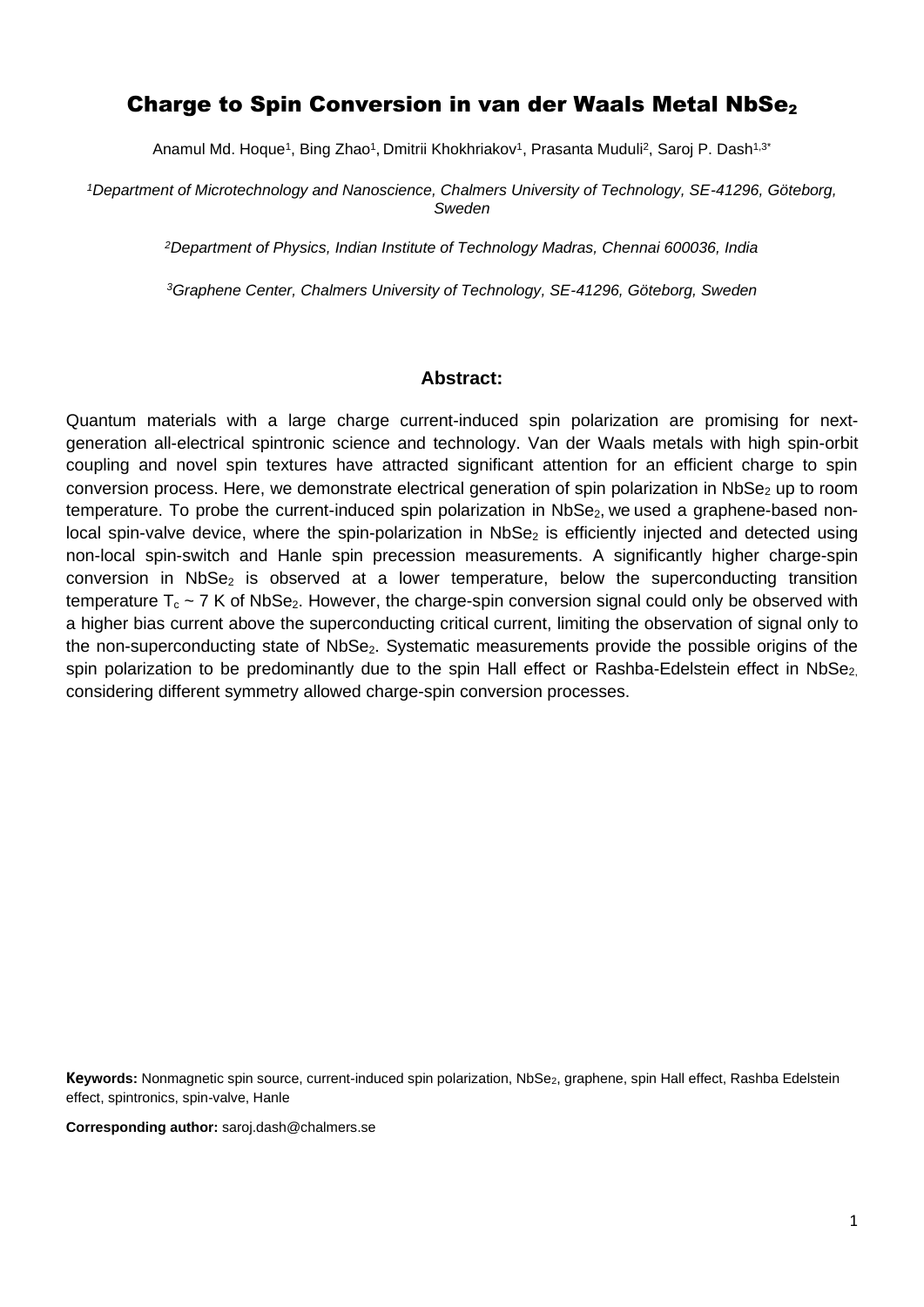# **Introduction**

Two-dimensional (2D) materials and their van der Waals (vdW) heterostructures have become attractive platforms to explore numerous physical phenomena, primarily associated with spin-orbit coupling (SOC), exotic superconductivity, and magnetism for next-generation novel electronic devices<sup>1-3</sup>. 2D transition metal dichalcogenides (TMDCs) are ideal hosts for realizing spin-polarized electronic states due to the high SOC accompanied with broken symmetries (structural, rotational, translational, etc.) in the crystal structure<sup>4–7</sup>. Recently, van der Waals materials have paved the way for utilizing various charge-to-spin interconversion (CSC) processes owing to fascinating electronic band structures and lower crystal symmetries<sup>4,8–10</sup>. For example, both conventional and unconventional charge-to-spin interconversion effects and out-of-plane spin-orbit torque (SOT) components are observed in semimetals such as WTe<sub>2</sub>, MoTe<sub>2</sub>, and NbSe<sub>2</sub> up to room temperature<sup>11–18</sup>. Interestingly, the 2D materials can be fabricated in vdW heterostructures with atomically clean interfaces without adulterating their distinctive electronic properties, which provide new routes for band structure engineering and proximity induced SOC<sup>19-22</sup>. For instance, heterostructures of graphene with 2D semiconductors, semimetals, and topological insulators have shown unprecedented gate tunable CSC processes and novel spin textures<sup>17,23-31</sup>.

It is known that 2H NbSe<sub>2</sub> is a vdW layered metallic TMDC with superconducting (SC) behaviour below a critical temperature  $T_c \approx 7K^{32-34}$ . It is expected that the CSC effects can be enhanced in the SC state mediated by quasiparticles with higher spin lifetimes<sup>3,35,36</sup>. Interestingly, NbSe<sub>2</sub> in the normal state also has enormous prospects in the CSC process, triggered by high SOC of the Nb 4*d* orbital and breaking of symmetries with higher electrical conductivities than semiconductive and semimetallic TMDCs<sup>11</sup>. NbSe<sub>2</sub> also exhibits Ising-type SOC similar to the intrinsic Zeeman field, which results in unconventional spin textures<sup>37-39</sup>. Recently in the NbSe<sub>2</sub> and Permalloy bilayer system, current-induced spin-orbit torque (SOT) measurements demonstrated a large anti-damping torque owing to strain-induced symmetry breaking<sup>11</sup>. Furthermore, spin- and angle-resolved photoemission spectroscopy (ARPES) also reveals that the electronic band structure of NbSe<sub>2</sub> in the normal state hosts a strong momentum-dependent spin polarization at Fermi level<sup>40,41</sup>. Such fascinating spin-dependent electronic properties in NbSe<sub>2</sub> are highly desirable to create current-induced spin polarization.

Here, we demonstrate the electronic generation of spin polarization in NbSe<sub>2</sub> up to room temperature owing to the efficient charge to spin conversion (CSC) process. The engendered spin polarization in NbSe<sub>2</sub> is efficiently injected into the graphene spin-channel in the vdW heterostructure spin-valve device and detected by a ferromagnet (FM) using non-local spin-switch and Hanle spin-precession measurements up to room temperature. A significantly higher CSC signal in NbSe<sub>2</sub> is observed at a lower temperature, however, in the non-superconducting regime. These findings demonstrate  $NbSe<sub>2</sub>$  to be a metallic spin source up to room temperature with efficient control of spin polarization by the bias current magnitude, which can be pivotal for future energy-efficient all-electric spin-based technologies<sup>9,10,42,43</sup>.

## **Results**

## **Fabrication of NbSe2-graphene heterostructure device**

To detect the CSC properties in NbSe<sub>2</sub>, we fabricated NbSe<sub>2</sub>-graphene vdW heterostructure devices. We used chemical vapor deposited (CVD) graphene as a spin channel material, due to its excellent spin transport property arising from low SOC and hyperfine interactions<sup>44–46</sup>. Most interestingly, it was demonstrated that graphene can make a very good vdW heterostructure with other 2D materials<sup>20,47,48</sup>. Figure 1a presents the schematic of the NbSe<sub>2</sub>-graphene vdW heterostructure device along with ferromagnetic (FM) contacts to characterize the spin transport properties in the heterostructure (see the device fabrication part for details). A scanning electron microscopic (SEM) image of a fabricated device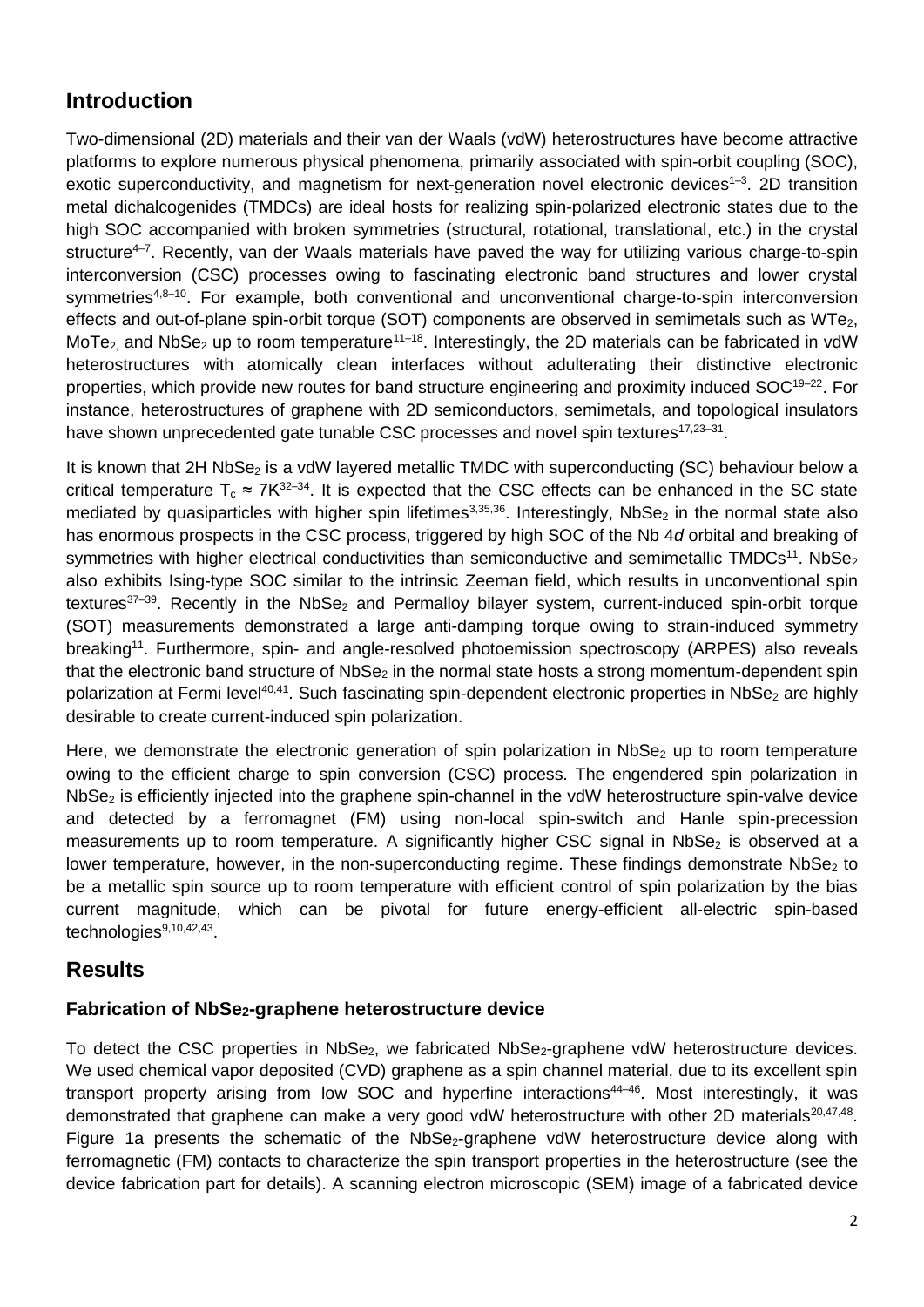consisting of CVD graphene, multilayer NbSe<sub>2</sub> flake, and multiple FM contacts is shown in Fig.1(b). An optical micrograph and atomic force microscopic (AFM) image of the corresponding device has been shown in Fig. S1. This device consists of 23 nm  $NbSe_2$  on top of monolayer CVD graphene with TiO<sub>2</sub>/Co as ferromagnetic tunnel contacts. The interface resistance between NbSe<sub>2</sub>-graphene is found to be 50  $Ω$ , the FM contact resistance is 12kΩ and the field-effect mobility (μ) of the graphene channel is  $≈$ 2000cm<sup>2</sup>V<sup>-1</sup>s<sup>-1</sup> (see Fig. S2).

As a high SOC material, NbSe<sub>2</sub> can give rise to current-induced in-plane (y-axis) spin polarization via conventional spin Hall effect (shown in Fig. 1c), where charge current (Ic) along the x-axis creates a transverse spin current  $(I_s)$  along the z-axis<sup>15,18</sup>. Furthermore, high SOC in conjunction with breaking inversion symmetry along the z-axis due to two different atoms in layered  $NbSe<sub>2</sub>$  crystal can result in Rashba spin splitting in the band structure with helical spin texture with opposite spin-subbands, as shown in Fig. 1(d). Upon application of an electric field (E), hence the charge current can shift the helical Fermi surface in the k-space and create net spin polarization via the Rashba-Edelstein effect. The created spin polarization in NbSe<sub>2</sub> can be injected into a graphene spin-channel in VdW heterostructure and detected by non-local measurement geometry to realize a pure spin signal.



Figure 1. The device design of NbSe<sub>2</sub>-graphene heterostructure. (a) Schematic of NbSe<sub>2</sub>-graphene heterostructure, where NbSe<sub>2</sub> creates non-equilibrium spin polarization and injects spin-polarized electrons into graphene spin-channel, which is detected by an FM (TiO<sub>2</sub>/Co) contacts in non-local measurement geometry. **(b)** Colored scanning electron microscopic (SEM) image of a fabricated device consisting of CVD graphene (Gr), multilayer NbSe<sup>2</sup> flake (blue), and multiple FM contacts (yellow) to characterize spin transport properties in the heterostructure. The scale bar (white line) in the image is 5 µm. **(c)** Schematic illustration of charge to spin conversion process due to conventional spin Hall effect in NbSe<sub>2</sub>, where charge current (I<sub>c</sub>) engenders a transverse spin current (I<sub>s</sub>). **(d)** Charge current from the applied electric field (E) induced spin polarization due to the Rashba-Edelstein effect (REE) at the Fermi surface in spin-split bands of a high spin-orbit coupling system.

### **Material properties and superconductivity of NbSe<sup>2</sup>**

At first, high-quality crystal structures of the materials were ensured by Raman spectroscopy. The Raman spectrum of single-layer CVD graphene (top panel) and exfoliated multilayer NbSe<sub>2</sub> (bottom panel) using 638 nm LASER have been presented in Fig. 2a. The Raman spectra of graphene confirm high-quality graphene crystal since almost no defect-induced D peak is observed. Furthermore, the higher intensity of the 2D peak at 2645 cm<sup>-1</sup> than that of the G peak at 1590 cm<sup>-1</sup> indicates the growth of single-layer graphene<sup>49</sup>. In the case of NbSe<sub>2,</sub> the characteristic out-of-plane phonon mode A1g peak for multilayer 2H NbSe<sub>2</sub> is observed at 230 cm<sup>-1 50,51</sup> (see Fig. 2a bottom panel).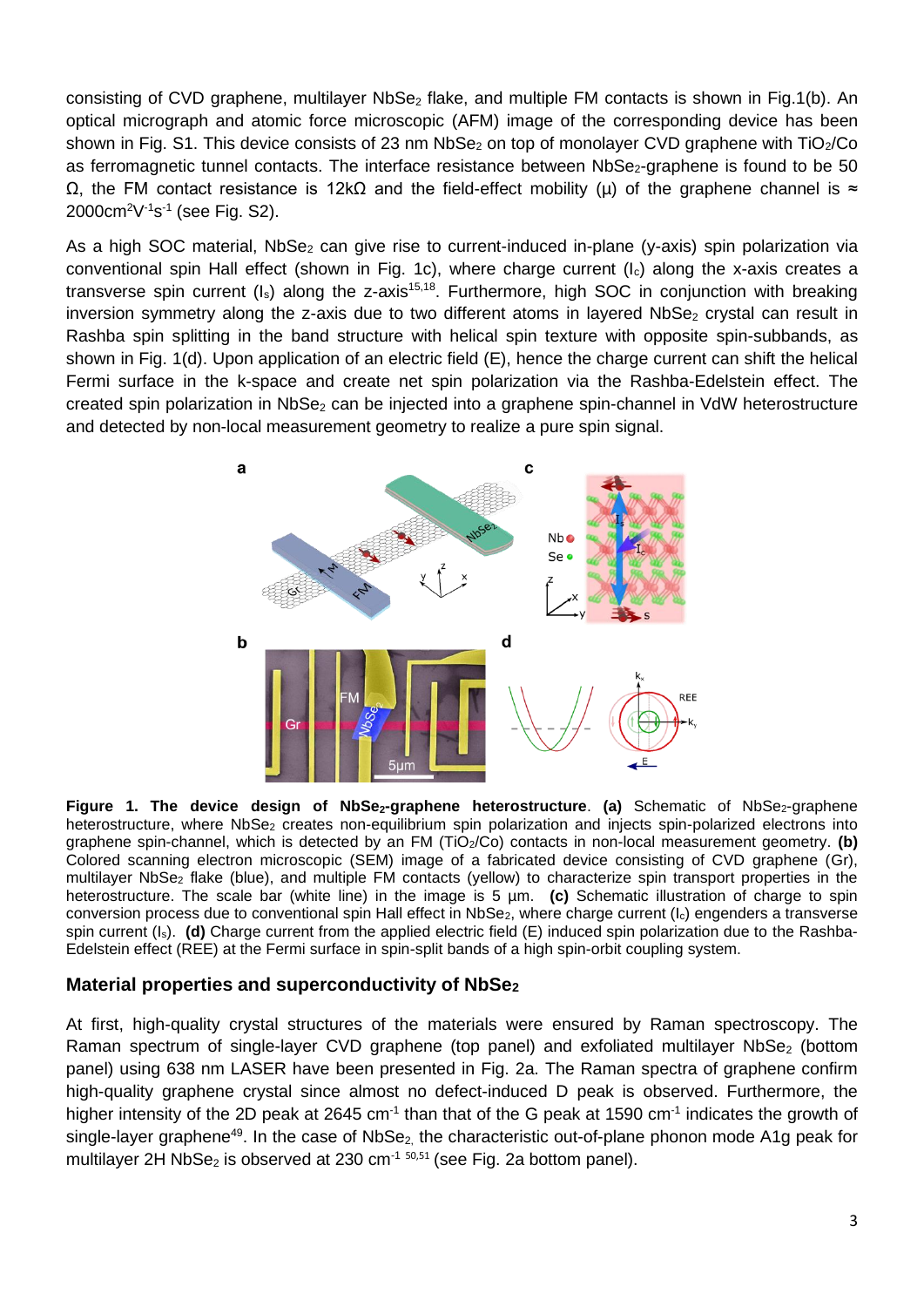We started with investigating the superconducting properties of exfoliated multilayer NbSe<sub>2</sub> flake by measuring the temperature dependence of longitudinal resistance in four-terminal measurement (4T) geometry, as shown in Fig. 2b. The device picture and measurement geometry are shown in the insets of Fig. 2b. We used 1µA of DC bias current and the superconducting critical temperature  $(T_c)$  in this flake is found to be 6.8K. The four-probe IV measurement with DC bias current and corresponding differential resistance (dV/dI) as a function of the bias current at 3K for the NbSe<sub>2</sub> flake are shown in Fig. 2c and 2d, respectively. The nonlinear IV is due to superconductive properties in  $NbSe_2$  and from the dV/dI plot, we can estimate the critical current density,  $J_{c, NbSe2} = 0.7 \times 10^6$  A/cm<sup>2</sup> for the multilayer NbSe<sub>2</sub> at 3K, consistent with the recent study<sup>52</sup>. The room temperature IV measurement (shown in Fig. S3b, c) is in agreement with the metallic properties of NbSe<sub>2</sub>. Raman spectroscopies, together with the presence of superconducting transition in NbSe<sub>2</sub> confirm good-quality materials are used in the heterostructure.



**Figure 2. Materials characteristics of NbSe<sup>2</sup> and graphene**. **(a)** Raman spectrum of single-layer CVD graphene (top panel) and exfoliated multilayer NbSe<sup>2</sup> (bottom panel) using 638 nm LASER. **(b)** Temperature dependence of the longitudinal resistance of multilayer NbSe<sub>2</sub> flake, where superconducting critical temperature ( $T_c$ ) is around 6.8K is evident. Insets are the device picture (top) and four-terminal measurement geometry. **(c,d)** The four-probe IV measurements and corresponding differential resistance as a function of the bias current in the multilayer NbSe<sub>2</sub> flake at 3K.

#### **Charge-spin conversion in NbSe<sup>2</sup>**

In order to investigate the charge-spin conversion (CSC) effect in  $NbSe<sub>2</sub>$ , a charge current is applied in a multilayer NbSe<sub>2</sub> flake to create a non-equilibrium spin polarization on its surface. The spins are injected into the graphene channel and finally detected by an FM contact in non-local measurement geometry. Figure 3a shows a schematic illustration of the measurement geometry used to detect the CSC effect in NbSe<sub>2</sub> along with the axis orientation and corresponding spin (s), charge current ( $I_c$ ) and spin components (Is). According to our measurement geometry in Fig. 3a by considering conventional SHE in NbSe<sub>2</sub>, a charge current along x-axis can create an out-of-plane (z-axis) spin current, which renders spin polarization along y-axis. It is worth mentioning that the spin diffusion current in graphene spin channel is along x-axis in our measurement geometry with spin orientation towards y-axis after spin polarization is created in NbSe<sub>2</sub> and injected into graphene. In our experiments, we measure the non-local voltage at the FM contact (left nearest contact to the  $NbSe<sub>2</sub>$  flake, shown in Fig. 1b) by applying varying magnetic fields along with the  $B<sub>v</sub>$  and  $B<sub>z</sub>$  directions, respectively. A varying magnetic field along the magnetic easy axis (y-axis) switches the magnetization of the FM contact and renders a switching signal which detects non-equilibrium in-plane spin in graphene injected from the  $NbSe<sub>2</sub>$  flake. The spin-switch signal presented in Fig. 3b is measured with I = 400  $\mu$ A at V<sub>g</sub> = -40 V (the up and down magnetic sweep directions are indicated by arrows). The amplitude of the signal estimated from the change in non-local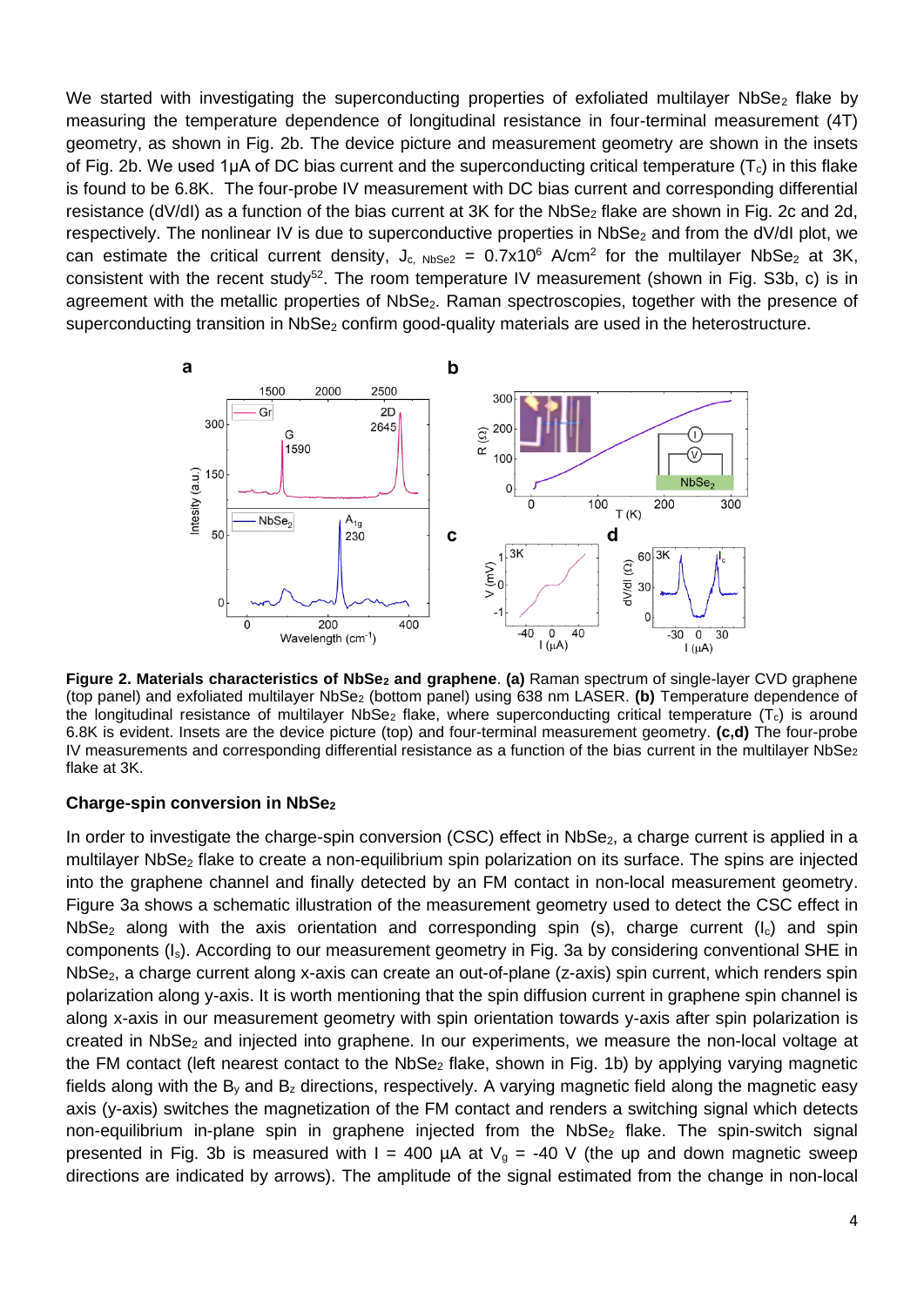resistance corresponding to the opposite magnetization of the FM contact is about,  $\Delta R_{nl} = 1.77 \pm 0.6$ mΩ.

Furthermore, an out-of-plane varying magnetic field  $(B<sub>z</sub>)$  in our measurement geometry should render a Hanle spin precession signal, which unequivocally confirms the CSC process in the  $NbSe<sub>2</sub>$  and spin transport in the graphene spin channel. Figure 3(c) shows the manifested Hanle spin signal measured with I = +420  $\mu$ A and V<sub>g</sub> = -40 V while injecting spin from NbSe<sub>2</sub> into the graphene channel along with the fitting to equation S1. We have estimated the spin lifetime,  $τ_s = 23 ± 6$  ps and spin diffusion length,  $λ_s =$  $\sqrt{\tau_s D_s}$  = 0.65 ± 0.05 µm, considering the channel length L = 2.4 µm (distance between the center of the NbSe<sub>2</sub> flake to the center of the detector's FM electrode). Moreover, the spin transport in the pristine CVD graphene at different gate voltages is shown in S4, where spin lifetime is estimated to be around 150 ps. In NbSe<sub>2</sub>-graphene heterostructure, the lower  $\tau_s$  in graphene spin channel after spin is injected from NbSe<sub>2</sub> can be attributed to the influence of long-range disorders, lattice deformation, and extrinsic interstitials in the graphene crystal that acts as spin-defect centers. These imperfections might be introduced during processing CVD graphene,  $NbSe_2$  transfer, and device fabrication processes<sup>53</sup>. Additionally, spin absorption by NbSe<sub>2</sub> can also give rise to lower  $\tau_s$  because of the transparent NbSe<sub>2</sub>graphene interface. Interestingly, we observe only symmetric Hanle component, although the NbSe<sub>2</sub> flake in our device is at an angle to the graphene spin channel<sup>54</sup>. Furthermore, any contribution from the spin injection from the FM contact on NbSe<sub>2</sub> can be eliminated from the spin switch signal, because the influence of and FM magnetization would have manifested typical spin valve signal (as presented in Fig. S4a) with double spin-valve switching while sweeping B<sub>y</sub>. Besides, Hanle measurement rules out any effect of stray fields from the detector FM contact on the manifested CSC signals, since the stray Hall effect would have rendered linear Hall signal for an out-of-plane field  $(B_1)^{55}$ .



**Figure 3. Charge-spin conversion in NbSe<sup>2</sup> at room temperature. (a)** Schematic illustration of non-local (NL) measurement geometry to detect the charge-spin conversion effect in NbSe<sub>2</sub> by injecting spin current into the graphene spin channel. **(b,c)** The spin-switch and Hanle spin precession measurements for spin injection from NbSe<sub>2</sub> with a B<sub>y</sub> and B<sub>z</sub> sweep, respectively. For spin-switch experiments, the up and down magnetic sweep directions are indicated by arrows. The Hanle data is fitted using equation S1. A linear background is subtracted from the data. **(d)** Non-local spin-switch signals  $(V_{nl})$  at room temperature with bias currents of  $I = \pm 400 \mu A$  and  $V_q$ = -40 V. A shift is added in the y-axis for clarity. **(e)** The magnitude of the spin-switch signal with applied bias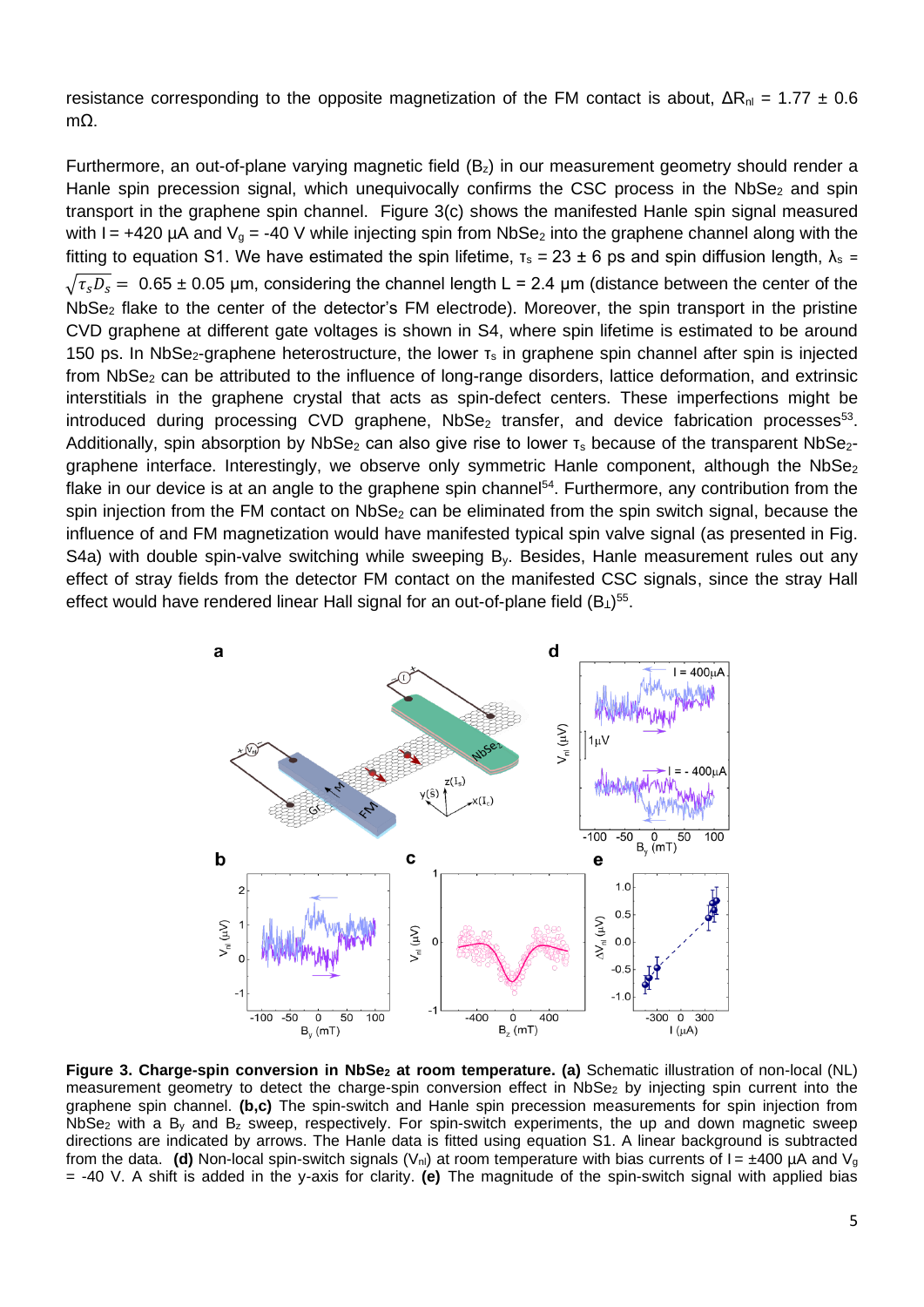current magnitude in NbSe<sub>2</sub>-graphene heterostructure. The error bars are calculated from the noise level of the non-local signal. All the measurements were conducted in Dev 1 at room temperature.

Next, we estimated the spin polarization of NbSe<sub>2</sub> is about  $P_{NbSe2} = 1 \pm 0.3$ %, assuming the spin polarization of FM contact on bare CVD graphene is  $P_{Co} = 1.5 \pm 0.6\%$  (see Supplementary Note 1)<sup>56</sup>. The efficiency of the CSC process due to spin Hall effect in NbSe<sub>2</sub> can be characterized by the spin Hall angle ( $\theta_{\text{SH}} \propto J_s/J_c$ ) and by using a simple model (as discussed in Supplementary Note 1), we found the  $\theta_{\text{SH}}$  of NbSe<sub>2</sub> varies approximately from 0.68  $\pm$  0.15 to 0.30  $\pm$  0.06 by assuming the variation of spin diffusion length in NbSe<sub>2</sub>,  $\lambda_{NbSe2}$  = 5 nm to 40 nm (see Fig. S5a and Supplementary Note 2)<sup>18,57–59</sup>. This estimation of  $\theta_{\text{SH}}$  is consistent with the recently reported theoretical study, where  $\theta_{\text{SH}}$  in NbSe<sub>2</sub> is predicted to be ≈ 0.5 by light irradiation<sup>60</sup>. Note that the spin diffusion length ( $\lambda_{NbSe2}$ ) in NbSe<sub>2</sub> is not experimentally reported yet. We also analytically calculated the length scale,  $\theta_{\text{SH}}.\lambda_{NbSe2}$  (nm), associated with the CSC in NbSe<sub>2</sub> (5-13nm) (see Fig. S5b), which is comparable to the recently reported length scale in layered TMDCs, e.g., 5nm in WSe<sub>2</sub>, 1.15nm in MoTe<sub>2</sub><sup>15,31</sup>. Another plausible origin of the measured CSC signal could be the Rashba-Edelstein effect (REE) due to Rashba spin-split bands in NbSe<sub>2</sub> and its proximity effect in the NbSe<sub>2</sub>-graphene heterostructure region<sup>5</sup>. The characteristic efficiency parameter ( $\alpha_{RE}$ ) of the REE is calculated (Supplementary Note 2) to be 5.3 ± 1.8%, which is consistent with the recent studies on 2D material heterostructures<sup>15,24,25,29,30</sup>.

We systematically measured the electrical bias dependence of the CSC signal in NbSe<sub>2</sub>, as shown in Fig. 3(d) for the spin-switch signal  $(V_{nl})$ . It is evident that reversing the bias current direction results in opposite spin-switch signals due to the reversal of the accumulated spin polarization direction. A full bias-dependent spin-switch measurement was carried out and the amplitudes of the spin-switch signal  $(\Delta V_{\rm pl})$  at different bias current magnitudes are summarized in Fig. 3e with a linear fitting (dashed line). It can be seen that with increasing bias current the  $\Delta V_{nl}$  increases linearly because a larger bias current generates more spin polarization in NbSe<sub>2</sub>, which is eventually injected and measured in the graphene spin channel.

### **Gate dependence of charge to spin conversion signals in NbSe<sup>2</sup>**

To verify the influence of gate voltage on the CSC singals in  $NbSe<sub>2</sub>$  and spin injection into graphene channel, we performed backgate  $(V_q)$  dependent measurement of the CSC signals in our devices with the same measurement scheme presented in Fig. 3a. Figure 4a shows the measured non-local spinswitch signals as a function of varying in-plane magnetic field (B<sub>y</sub>) at various  $V_g = -40$  V to 50 V for both n and p doped graphene regime at room temperature. The CSC signals in NbSe<sub>2</sub> and spin injection into graphene are only observed at the higher negative gate voltages. The Hanle spin-precession signals of the CSC effect in our NbSe<sub>2</sub>-graphene heterostructure with changing out-of-plane magnetic field ( $B<sub>z</sub>$ ) at different gate voltages are shown in Fig. 4b along with the fitting to equation S1 (solid line). It can be seen that the signals are only also present at the higher negative  $V_q$  like spin switch signal.

Figure 4c shows the amplitude of the spin-switch signal,  $\Delta V_{nl}$  (top panel), and estimated spin lifetime (middle panel),  $T_s$ , of the spin transport in graphene channel after spin is injected from NbSe<sub>2</sub> by CSC process as a function of  $V<sub>g</sub>$ . To compare the spin transport properties in the graphene channel after the spin is injected from NbSe<sub>2</sub>, the NbSe<sub>2</sub>-graphene heterostructure channel resistance at different gate voltages is depicted in the bottom panel of Fig. 4c. The Dirac point of the  $NbSe<sub>2</sub>$ -graphene heterostructure region is about 33V. It can be seen that, when the graphene channel resistance increases for  $V_q > -10V$ , the spin injection efficiency decreases due to conductivity mismatch issue between NbSe<sub>2</sub> and graphene<sup>61</sup>. The spin transport singal in pristine CVD is shown in Fig. S4c for all the gate voltages in n- and p-doped regimes with a modulation near Dirac point,which can be attributed to the conductivity mismatch metween the graphene and the FM contact. The absence of the spin signals,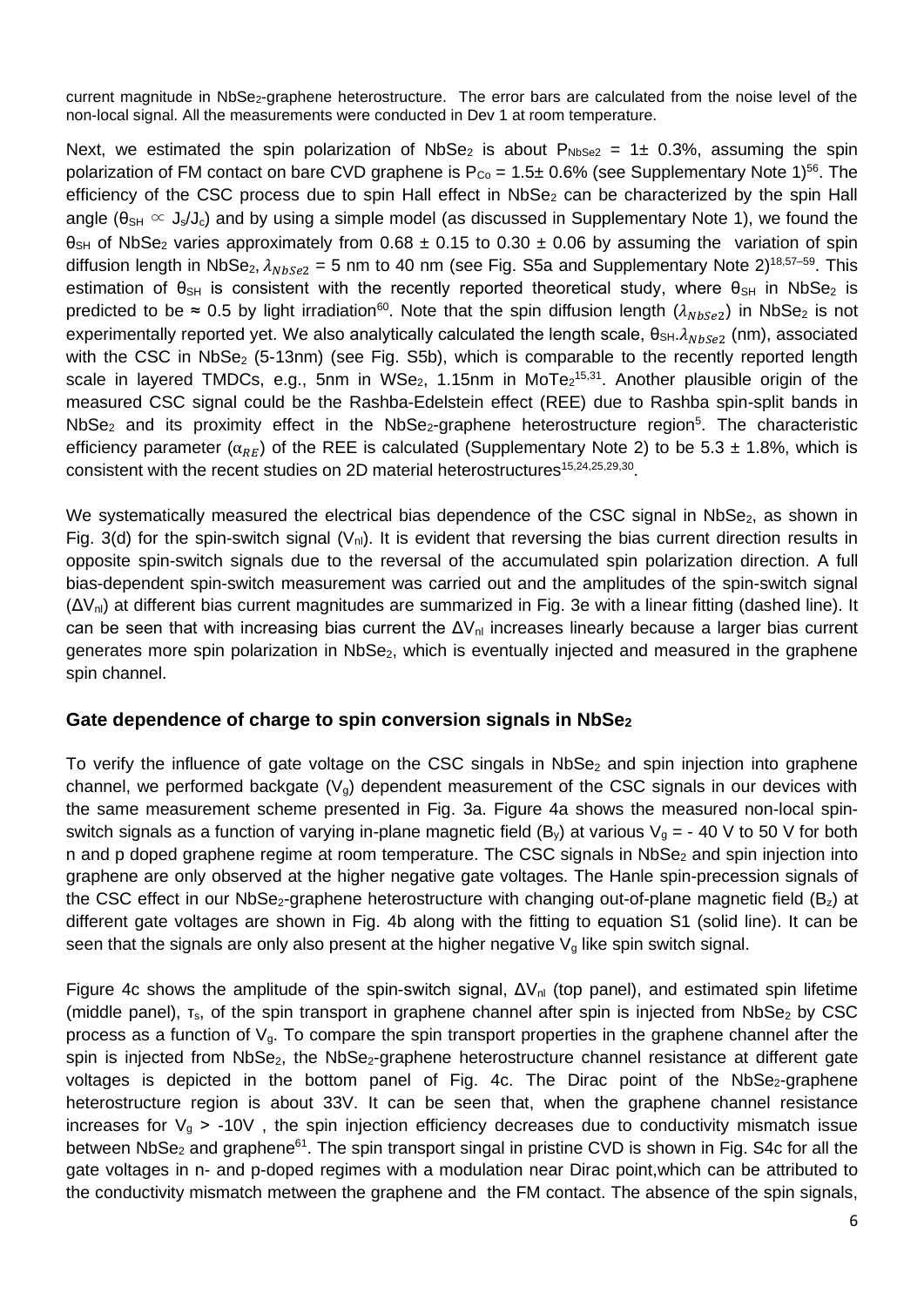injected into graphene channel from NbSe<sub>2</sub>, at the positive gate voltages can also be due to a strong spin absorption by  $NbSe<sub>2</sub><sup>26</sup>$ .



**Figure 4: Gate dependence of charge to spin conversion signals in NbSe2¸ and spin injection into graphene spin channel. (a)** The non-local spin-switch signals as a function of in-plane field (B<sub>y</sub>) at various  $V_g = -40$  V to 50 V for both n and p doped graphene regime with a constant bias current  $I = 400 \mu A$  at room temperature. A linear background has been subtracted from the measured data and y-axis shift is added for clear depiction. **(b)** The evolution of non-local Hanle spin-precession signals as a function of out-of-plane field ( $B_z$ ) at various  $V_g = -40 V$  to 40 V with I = 420 µA for both n and p doped graphene regime with fitting to S1 (solid line). **(c)** The magnitude of the spin-switch signal ΔV<sub>nl</sub> as a function of V<sub>g</sub> (top panel). Error bars are estimated from the noise level of the signal. Back-gate dependence of the spin lifetime (τ<sub>s</sub>) of the injected spin in graphene from NbSe<sub>2</sub> (middle panel). Error bars are estimated from the data fitting. The NbSe<sub>2</sub>-graphene heterostructure channel resistance at different gate voltages (bottom panel). The measurements were performed in Dev 1 at room temperature.

### **Temperature dependence of charge-spin conversion in NbSe<sup>2</sup>**

We measured the temperature dependence of the CSC process in NbSe<sub>2</sub> to observe the evolution of spin polarization in NbSe<sub>2</sub> with temperature in Dev2 (the device picture is shown in Fig. S1d). Figure 5a shows the non-local spin-switch signal arising due to the CSC effect in  $NbSe<sub>2</sub>$  and subsequent spin injection into graphene at 3K. The magnitude of the CSC signal is found to be  $\Delta R_{nl} \approx 106 \pm 27$  mΩ. Next, we measured the Hanle spin precession signal above and below  $T_c$  of NbSe<sub>2</sub> to validate the manifested spin-switch signal is a spin-related phenomenon. Fig. 5b shows the Hanle signals along with the fitting to equation S1. The magnitude of the Hanle spin signal,  $\Delta R_{nl}$ , and extracted spin lifetime  $\tau_s$  at different temperatures (3k to 30K) have been shown in Fig. 5c. Interestingly we found that the  $ΔR<sub>nl</sub>$  increases drastically below T<sub>c</sub>, but  $\tau_s$  remains unchanged around 150 ps, below and above T<sub>c</sub>, because spin transport parameters of graphene are known to be weakly dependent on temperature<sup>14,45</sup>. We would like to note that, as  $\tau_s$  remains unchanged, the larger  $\Delta R_{nl}$  can be attributed to more efficient CSC conversion effect below  $T_c$ . However, the increase in CSC signal with decreasing temperature could also be due to the decrease of NbSe<sub>2</sub> resistivity ( $\rho_{NbSe2}$ ) and conductivity mismatch between NbSe<sub>2</sub> and graphene interface.

It is expected that quasiparticle mediated CSC process to be enhanced near the superconducting state of the corresponding material<sup>35,62</sup>. Besides, the spin lifetime can be extremely high in the SC state of NbSe<sup>2</sup> because it takes a longer time for the quasiparticles to scatter by the spin-orbit impurities in comparison to the normal electron scattering rates<sup>3,35,36</sup>. Although we manifested CSC signal in NbSe<sub>2</sub> at  $3K$  (below Tc~7K), but we would also like to mention that the NbSe<sub>2</sub> flake is not in the superconducting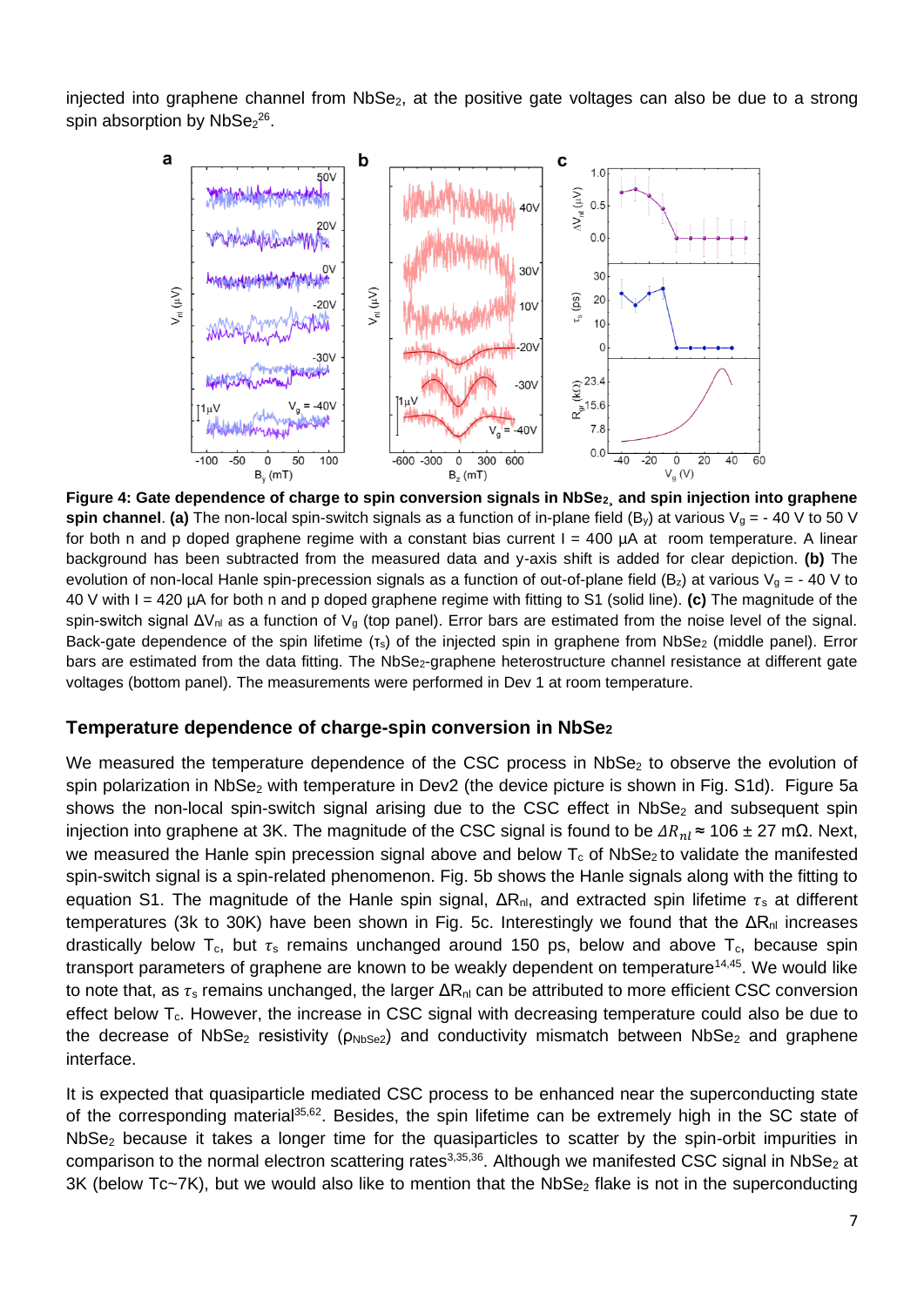state in our CSC experiments as the applied bias current density ( $\sim$ 4x10 $^6$  A/cm<sup>2</sup>) is much higher than the critical current density  $(-0.7x10^6 \text{ A/cm}^2$  at 3K). We optimized the bias current magnitude to maximize the CSC signal at different temperatures that surmount the noise level of the signals, which vary due to the conductivity mismatch of the NbSe<sub>2</sub> and detector FM contact with the graphene spin channel.



**Figure 5. Temperature dependence of charge-spin conversion effect in NbSe2**. **(a)** Spin-switch signal for charge-spin conversion effect in NbSe<sub>2</sub> (Dev. 2) resulting in spin injection from NbSe<sub>2</sub> into graphene at 3K. (b) Hanle spin precession measurements along with the fitting to equation S1 (solid line). Measurements were performed in Dev 2 in a bias current range of 200 - 500  $\mu$ A and at V<sub>g</sub> = -40 V. A linear background is subtracted from the data and shifted along the y-axis for clear visualization. **(c)** The magnitude of the Hanle spin signal ΔRnl and extracted spin lifetime  $(\tau_s)$  at different temperatures.

## **Discussion**

Here, we discuss possible origins that can give rise to the manifested CSC signal in NbSe<sub>2</sub>. First and foremost, the non-local spin-switch with varying in-plane B<sup>y</sup> field and Hanle spin-precession measurements with changing out-of-plane field  $B<sub>z</sub>$  confirm that the detected signals are due to the inplane (y-axis) spin-polarized current that is created in NbSe<sub>2</sub> and injected into graphene<sup>56,63</sup>. Furthermore, the manifestation of linear bias dependence and a sign reversal behavior with opposite bias current directions rule out the thermal contributions in the measured CSC signal, as the thermal effects should not change with the bias direction and deviate the linear bias dependence<sup>24,25</sup>. Finally, we can also rule out the spin polarization generation via proximity induced spin Hall effect (SHE) because this effect would have resulted in an out-of-plane spin polarization  $(s<sub>z</sub>)$  in the heterostructure region, which is not measured<sup>64</sup>. We can also discard the possible impact of the Ising states on the measured CSC signal since Ising spins in the SC state would have turned spin polarization into out of plane (z-axis) direction in NbSe<sub>2</sub>, which is not manifested, and our CSC measurements are limited to the non-SC state in NbSe<sub>2</sub>. In addition, proximity induced Rashba-Edelstein (REE) effect in graphene from NbSe<sub>2</sub> should have rendered opposite sign of the measured CSC signal for the  $p$ - and n-doped regimes<sup>23,25,30</sup>. However, we observed CSC signal only in the p-doped regime of graphene with higher negative gate voltage, most likely due to the conductivity mismatch issues of the graphene channel with NbSe<sub>2</sub> and FM contacts in the n-doped regime of graphene (see Fig. S2a)<sup>26,28,61</sup>. Hence, proximity induced REE cannot be ruled out or nor be claimed to be the origin of the observed CSC signal with our measuremts. Furthermore, unconventional CSC in NbSe<sub>2</sub> cannot also be disregarded also since NbSe<sub>2</sub> is a layered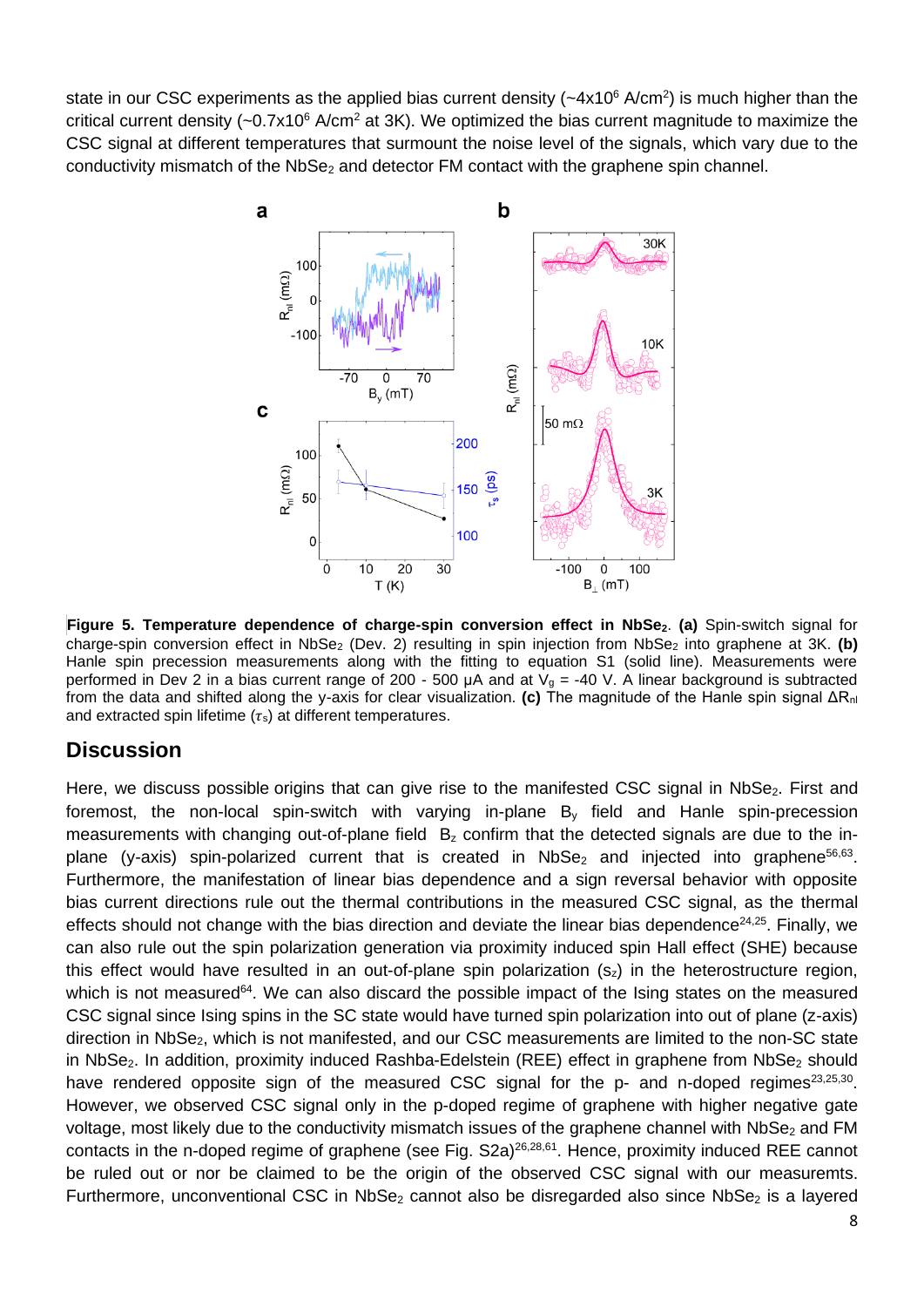material with broken inversion symmetry in the crystal structure, which can be further enhanced by the induced strain at the vdW heterostructure device geometry<sup>14,15</sup>. Finally, considering the symmetry principle<sup>15</sup>, spin polarization direction (s) is set perpendicular to the applied charge current (l<sub>c</sub>) and spin current  $(I_s)$  direction; the SHE and REE in NbSe<sub>2</sub> most likely merge or independently produce the observed CSC signal in NbSe<sub>2</sub>. In future, the measurements of the CSC and inverse CSC in NbSe<sub>2</sub> with different device configurations and measurement geometries with different thicknesses and their correlation with properties in the superconducting state can be interesting.

## **Summary**

We demonstrated CSC in the normal metallic state of  $NbSe_2$  up to room temperature via the spin Hall effect and Rashba Edelstein effect. . The engendered spin polarization can be injected into the graphene channel and detected in non-local measurement geometry via spin-switch and Hanle spin precession measurements. The observed gate electric field dependent modulation of the CSC signal in the graphene-NbSe<sub>2</sub> spin-valve device can be due to conductivity mismatch issues or spin absorption processes. Moreover, a higher CSC signal in NbSe<sub>2</sub> is detected at a lower temperature, however, in its non-superconducting state because of the requirement of a higher bias current than the critical current of NbSe<sub>2</sub> for observation of spin signals. Systematic measurements of the spin-switch and Hanle signals reveal that the possible origins of the in-plane spin polarization are predominantly due to the spin Hall effect or Rashba-Edelstein effect in NbSe<sub>2</sub> considering different symmetry-permitted CSC processes. Such features of current-induced spin polarization in NbSe<sub>2</sub> have promising potentials to be used as a non-magnetic spin source in future all-electric spintronic devices and spin-orbit technologies. Furthermore, the realization of CSC in superconducting quantum materials with high SOC strength can enhance the spintronic device performance by generating a larger spin current with a longer spin lifetime<sup>3,36,65</sup>.

## **Methods**

Device fabrication: To fabricate NbSe<sub>2</sub>-graphene heterostructure devices, first, CVD graphene (from Grolltex Inc) stripes were prepared on  $SiO<sub>2</sub>(285 nm)/n$ -doped Si substrate by electron beam lithography and oxygen plasma etching. NbSe<sub>2</sub> flakes were exfoliated from bulk crystal (from Hq Graphene) by scotch tape and directly transferred onto the CVD graphene channel inside a glovebox in  $N_2$  gas environment. Contacts to graphene and NbSe<sub>2</sub> were defined by electron beam lithography, electron beam evaporation, and the lift-off process. For the preparation of tunnel contacts, first, a total ~1 nm of Ti was evaporated at a base pressure less than  $3x10^{-7}$  Torr and in-situ oxidized for 30 minutes at above 30 Torr. Subsequently, 90 nm of Co was deposited in the same deposition chamber without breaking the vacuum. Electrical Measurements: The charge and spin transport measurements are performed in the magneto-transport measurement system and Physical Property Measurement System using a Keithley 6221 current source, a Keithley 2182A nano voltmeter, and Keithley 2612B source meter was used to apply gate voltages.

## **Acknowledgments**

The authors acknowledge financial support from EU Graphene Flagship (Core 3, No. 881603), Swedish Research Council VR project grants (No. 2021–04821), 2D TECH VINNOVA competence center (No. 2019-00068), FLAG-ERA project 2DSOTECH (VR No. 2021-05925), Graphene center, EI Nano, and AoA Materials program at Chalmers University of Technology. We acknowledge the help of staff at Quantum Device Physics and Nanofabrication laboratory in our MC2 department at Chalmers. Devices were fabricated at the Nanofabrication Laboratory, Myfab, MC2, Chalmers.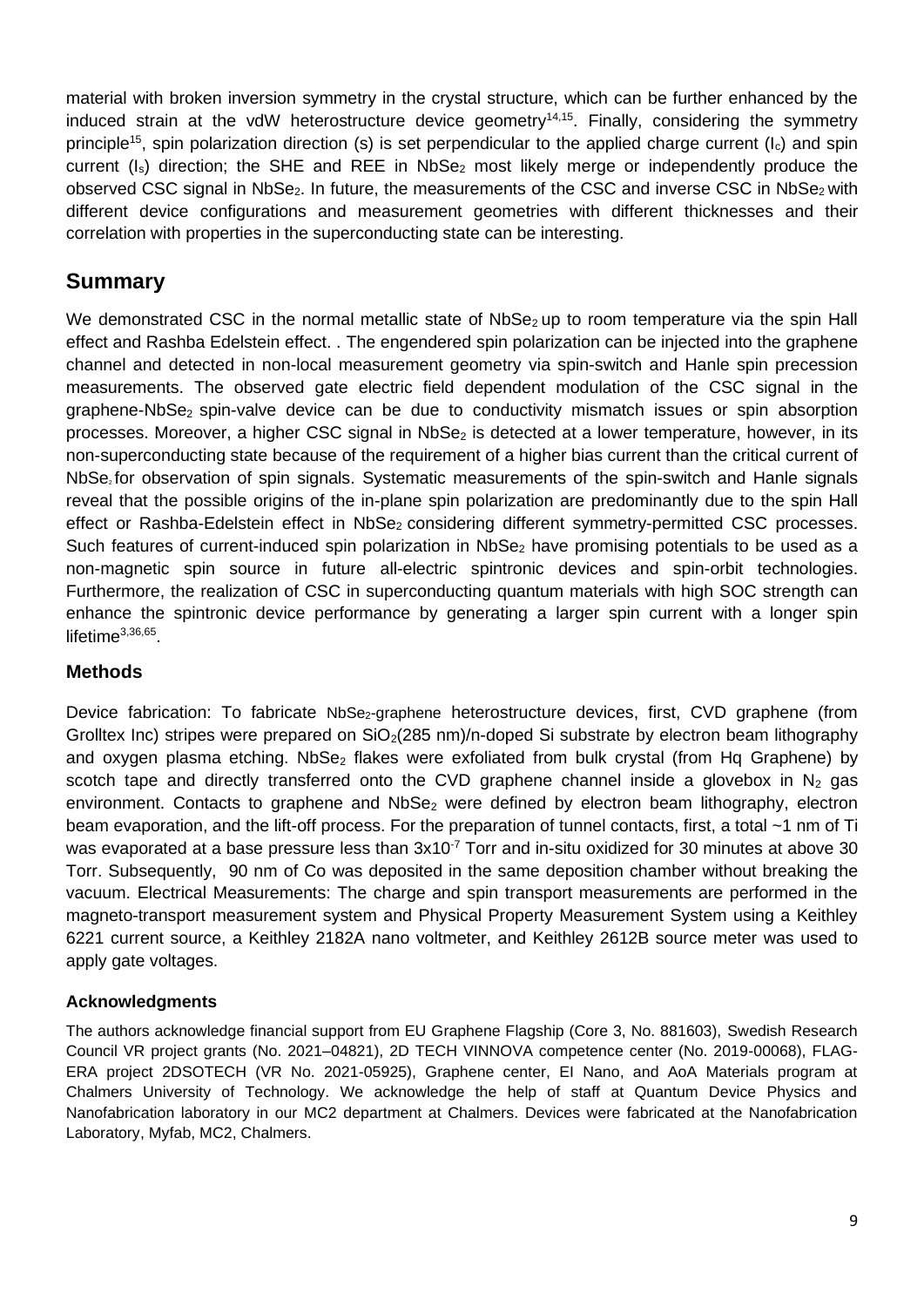#### **References**

- 1. Shrivastava, M. & Ramgopal Rao, V. A Roadmap for Disruptive Applications and Heterogeneous Integration Using Two-Dimensional Materials: State-of-the-Art and Technological Challenges. *Nano Lett.* **21**, 6359–6381 (2021).
- 2. Geim, A. K. & Grigorieva, I. V. Van der Waals heterostructures. *Nature* **499**, 419–425 (2013).
- 3. Linder, J. & Robinson, J. W. A. Superconducting spintronics. *Nature Physics* **11**, 307–315 (2015).
- 4. Sinova, J., Valenzuela, S. O., Wunderlich, J., Back, C. H. & Jungwirth, T. Spin Hall effects. *Rev. Mod. Phys.* **87**, 1213– 1260 (2015).
- 5. Manchon, A., Koo, H. C., Nitta, J., Frolov, S. M. & Duine, R. A. New perspectives for Rashba spin-orbit coupling. *Nat. Mater.* **14**, 871–882 (2015).
- 6. Ahn, E. C. 2D materials for spintronic devices. *npj 2D Materials and Applications* **4**, 1–14 (2020).
- 7. Roche, S. *et al.* Graphene spintronics: The European Flagship perspective. *2D Materials* **2**, 030202 (2015).
- 8. Khokhriakov, D., Karpiak, B., Hoque, A. M. & Dash, S. P. Two-dimensional spintronic circuit architectures on large scale graphene. *Carbon N. Y.* **161**, 892–899 (2020).
- 9. Lin, X., Yang, W., Wang, K. L. & Zhao, W. Two-dimensional spintronics for low-power electronics. *Nature Electronics* **2**, 274–283 (2019).
- 10. Manipatruni, S. *et al.* Scalable energy-efficient magnetoelectric spin–orbit logic. *Nature* **565**, 35–42 (2019).
- 11. Guimarães, M. H. D., Stiehl, G. M., MacNeill, D., Reynolds, N. D. & Ralph, D. C. Spin-Orbit Torques in NbSe2/Permalloy Bilayers. *Nano Lett.* **18**, 1311–1316 (2018).
- 12. Shi, S. *et al.* All-electric magnetization switching and Dzyaloshinskii–Moriya interaction in WTe2/ferromagnet heterostructures. *Nature Nanotechnology* **14**, 945–949 (2019).
- 13. MacNeill, D. *et al.* Control of spin-orbit torques through crystal symmetry in WTe 2 /ferromagnet bilayers. *Nat. Phys.* **13**, 300–305 (2017).
- 14. Zhao, B. *et al.* Unconventional Charge–Spin Conversion in Weyl-Semimetal WTe2. *Adv. Mater.* **32**, 2000818 (2020).
- 15. Safeer, C. K. *et al.* Large Multidirectional Spin-to-Charge Conversion in Low-Symmetry Semimetal MoTe2 at Room Temperature. *Nano Lett.* **19**, 8758–8766 (2019).
- 16. Stiehl, G. M. *et al.* Layer-dependent spin-orbit torques generated by the centrosymmetric transition metal dichalcogenide β-MoTe2. *Phys. Rev. B* **100**, 184402 (2019).
- 17. Ghiasi, T. S., Kaverzin, A. A., Blah, P. J. & Van Wees, B. J. Charge-to-Spin Conversion by the Rashba-Edelstein Effect in Two-Dimensional van der Waals Heterostructures up to Room Temperature. *Nano Lett.* **19**, 5959–5966 (2019).
- 18. Zhao, B. *et al.* Observation of charge to spin conversion in Weyl semimetal WTe 2 at room temperature. *Phys. Rev. Res.* **2**, 013286 (2020).
- 19. Sierra, J. F., Fabian, J., Kawakami, R. K., Roche, S. & Valenzuela, S. O. Van der Waals heterostructures for spintronics and opto-spintronics. *Nat. Nanotechnol.* **16**, 856–868 (2021).
- 20. Wang, Z. *et al.* Origin and magnitude of "designer" spin-orbit interaction in graphene on semiconducting transition metal dichalcogenides. *Phys. Rev. X* **6**, 041020 (2016).
- 21. Avsar, A. *et al.* Spin-orbit proximity effect in graphene. *Nat. Commun.* **5**, 1–6 (2014).
- 22. Wang, Z. *et al.* Strong interface-induced spin-orbit interaction in graphene on WS 2. *Nat. Commun.* **6**, 1–7 (2015).
- 23. Benítez, L. A. *et al.* Tunable room-temperature spin galvanic and spin Hall effects in van der Waals heterostructures. *Nat. Mater.* **19**, 170–175 (2020).
- 24. Hoque, A. M. *et al.* All-electrical creation and control of spin-galvanic signal in graphene and molybdenum ditelluride heterostructures at room temperature. *Commun. Phys.* **4**, 1–9 (2021).
- 25. Khokhriakov, D., Hoque, A. M., Karpiak, B. & Dash, S. P. Gate-tunable spin-galvanic effect in graphene-topological insulator van der Waals heterostructures at room temperature. *Nat. Commun.* **11**, 1–7 (2020).
- 26. Khokhriakov, D. *et al.* Tailoring emergent spin phenomena in Dirac material heterostructures. *Sci. Adv.* **4**, eaat9349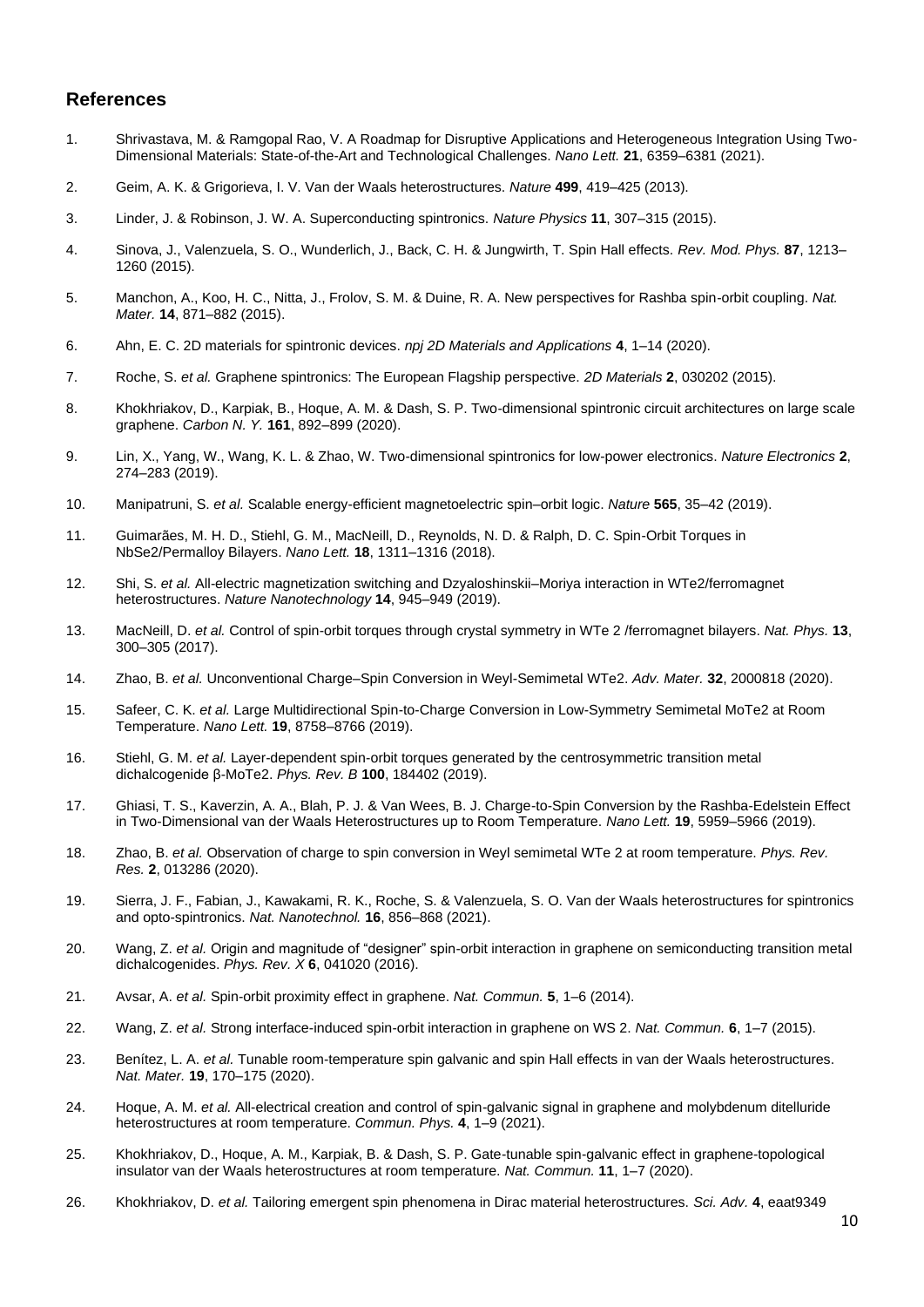```
(2018).
```
- 27. Kovács-Krausz, Z. *et al.* Electrically Controlled Spin Injection from Giant Rashba Spin-Orbit Conductor BiTeBr. *Nano Lett.* **20**, 4782–4791 (2020).
- 28. Hoque, A. M., Khokhriakov, D., Karpiak, B. & Dash, S. P. Charge-spin conversion in layered semimetal Ta Te 2 and spin injection in van der Waals heterostructures. *Phys. Rev. Res.* **2**, 033204 (2020).
- 29. Ghiasi, T. S., Kaverzin, A. A., Blah, P. J. & Wees, B. J. van. Charge-to-Spin Conversion by the Rashba–Edelstein Effect in Two-Dimensional van der Waals Heterostructures up to Room Temperature. *Nano Lett.* **19**, 5959–5966 (2019).
- 30. Li, L. *et al.* Gate-Tunable Reversible Rashba-Edelstein Effect in a Few-Layer Graphene/2H-TaS2 Heterostructure at Room Temperature. *ACS Nano* **14**, 5251–5259 (2020).
- 31. Herling, F. *et al.* Gate tunability of highly efficient spin-to-charge conversion by spin Hall effect in graphene proximitized with WSe2. *APL Mater.* **8**, 071103 (2020).
- 32. Dvir, T. *et al.* Spectroscopy of bulk and few-layer superconducting NbSe2 with van der Waals tunnel junctions. *Nat. Commun.* **9**, 1–6 (2018).
- 33. Khestanova, E. *et al.* Unusual Suppression of the Superconducting Energy Gap and Critical Temperature in Atomically Thin NbSe2. *Nano Lett.* **18**, 2623–2629 (2018).
- 34. Staley, N. E. *et al.* Electric field effect on superconductivity in atomically thin flakes of NbSe2. *Phys. Rev. B - Condens. Matter Mater. Phys.* **80**, 184505 (2009).
- 35. Wakamura, T. *et al.* Quasiparticle-mediated spin Hall effect in a superconductor. *Nat. Mater.* **14**, 675–679 (2015).
- 36. Han, W., Otani, Y. C. & Maekawa, S. Quantum materials for spin and charge conversion. *npj Quantum Materials* **3**, 1– 16 (2018).
- 37. Xi, X. *et al.* Ising pairing in superconducting NbSe2 atomic layers. *Nat. Phys.* **12**, 139–143 (2016).
- 38. Xing, Y. *et al.* Ising Superconductivity and Quantum Phase Transition in Macro-Size Monolayer NbSe2. *Nano Lett.* **17**, 6802–6807 (2017).
- 39. Sohn, E. *et al.* An unusual continuous paramagnetic-limited superconducting phase transition in 2D NbSe2. *Nat. Mater.* **17**, 504–508 (2018).
- 40. Bawden, L. *et al.* Spin-valley locking in the normal state of a transition-metal dichalcogenide superconductor. *Nat. Commun.* **7**, 1–6 (2016).
- 41. Nakata, Y. *et al.* Anisotropic band splitting in monolayer NbSe2: implications for superconductivity and charge density wave. *npj 2D Mater. Appl.* **2**, 1–6 (2018).
- 42. Gurram, M., Omar, S. & Van Wees, B. J. Electrical spin injection, transport, and detection in graphene-hexagonal boron nitride van der Waals heterostructures: Progress and perspectives. *2D Materials* **5**, 032004 (2018).
- 43. Žutić, I., Fabian, J. & Das Sarma, S. Spintronics: Fundamentals and applications. *Rev. Mod. Phys.* **76**, 323–410 (2004).
- 44. Khokhriakov, D., Karpiak, B., Hoque, A. M. & Dash, S. P. Two-dimensional spintronic circuit architectures on large scale graphene. *Carbon N. Y.* **161**, 892–899 (2020).
- 45. Kamalakar, M. V., Groenveld, C., Dankert, A. & Dash, S. P. Long distance spin communication in chemical vapour deposited graphene. *Nat. Commun.* **6**, 1–8 (2015).
- 46. Kamalakar, M. V., Panda, J., Ramu, M., Karis, O. & Sarkar, T. Ultimate spin currents in commercial chemical vapor deposited graphene. *ACS Nano* **14**, 12771–12780 (2020).
- 47. Gmitra, M., Kochan, D., Högl, P. & Fabian, J. Trivial and inverted Dirac bands and the emergence of quantum spin Hall states in graphene on transition-metal dichalcogenides. *Phys. Rev. B* **93**, 155104 (2016).
- 48. Gmitra, M. & Fabian, J. Graphene on transition-metal dichalcogenides: A platform for proximity spin-orbit physics and optospintronics. *Phys. Rev. B - Condens. Matter Mater. Phys.* **92**, 155403 (2015).
- 49. Malard, L. M., Pimenta, M. A., Dresselhaus, G. & Dresselhaus, M. S. Raman spectroscopy in graphene. *Physics Reports* **473**, 51–87 (2009).
- 50. Wu, Y., An, M., Xiong, R., Shi, J. & Zhang, Q. M. Raman scattering spectra in the normal phase of 2H-NbSe2. *J. Phys. D. Appl. Phys.* **41**, 175408 (2008).